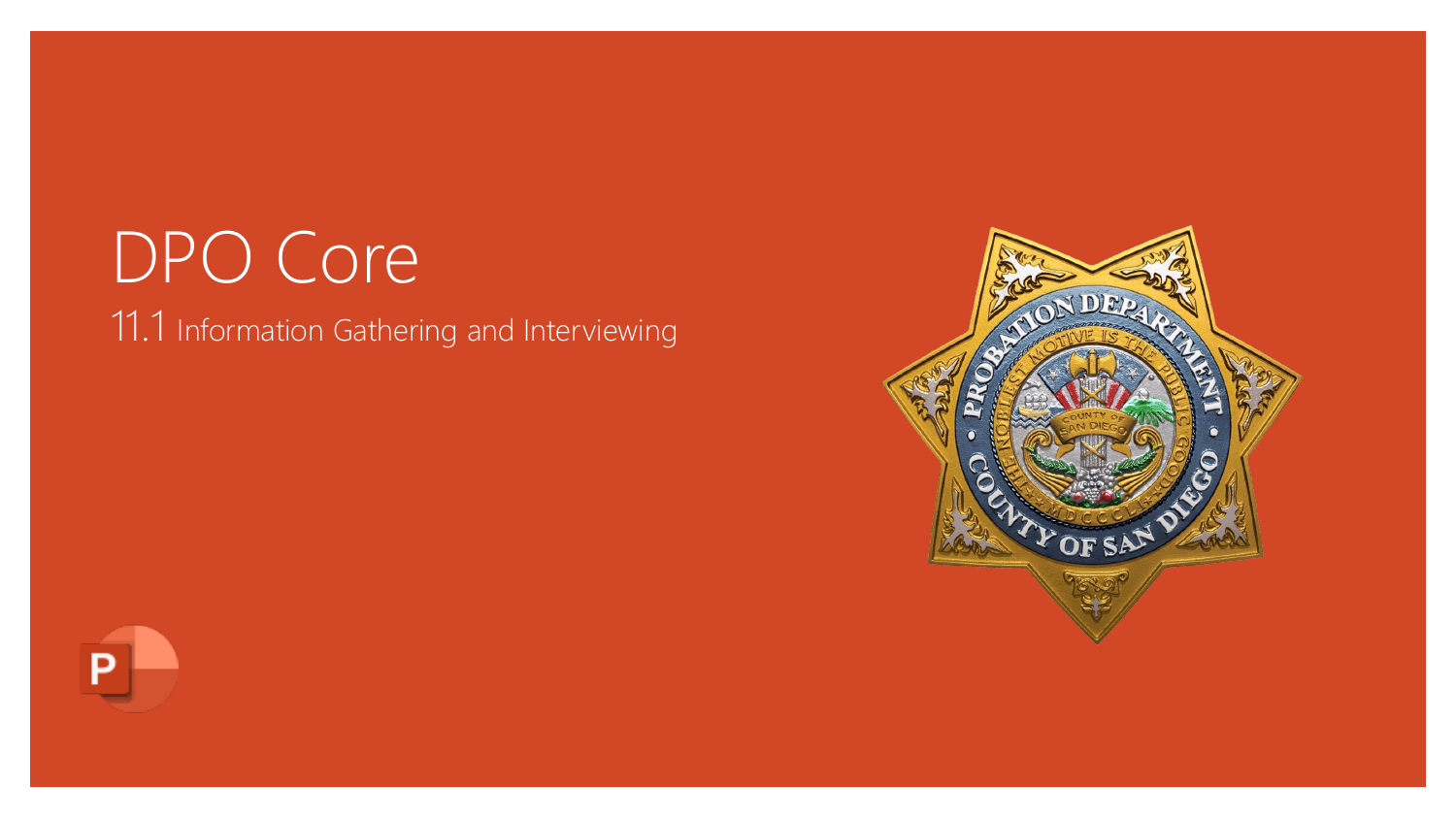

•

- 11.1.1 List interview techniques used by officers when interviewing offenders (MCT)
- 11.1.2 Given a simulated interview with an offender, demonstrate effective interview techniques. (BST)
- 11.1.3 Given an interview scenario, demonstrate effective note taking techniques. (WST)
- 11.1.4 Given an incident, identify specific things officers should observe and note (WST)
- Training Note
- Identify reference materials and resources that can be useful to an officer when writing reports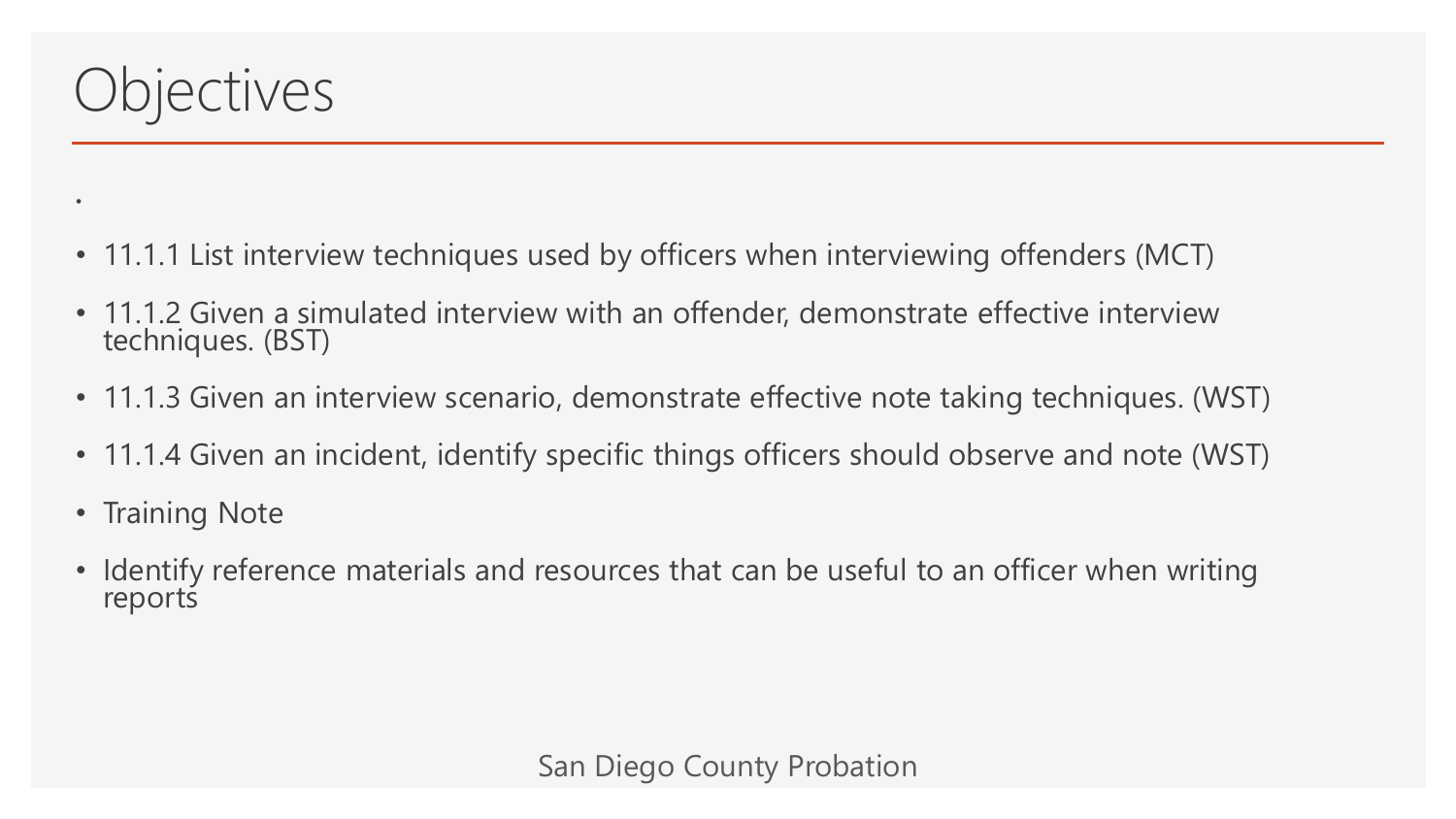# What is an interview?

**1** Definition: An interview is a structured conversation where one participant asks questions, and the other provides answers.



San Diego County Probation

.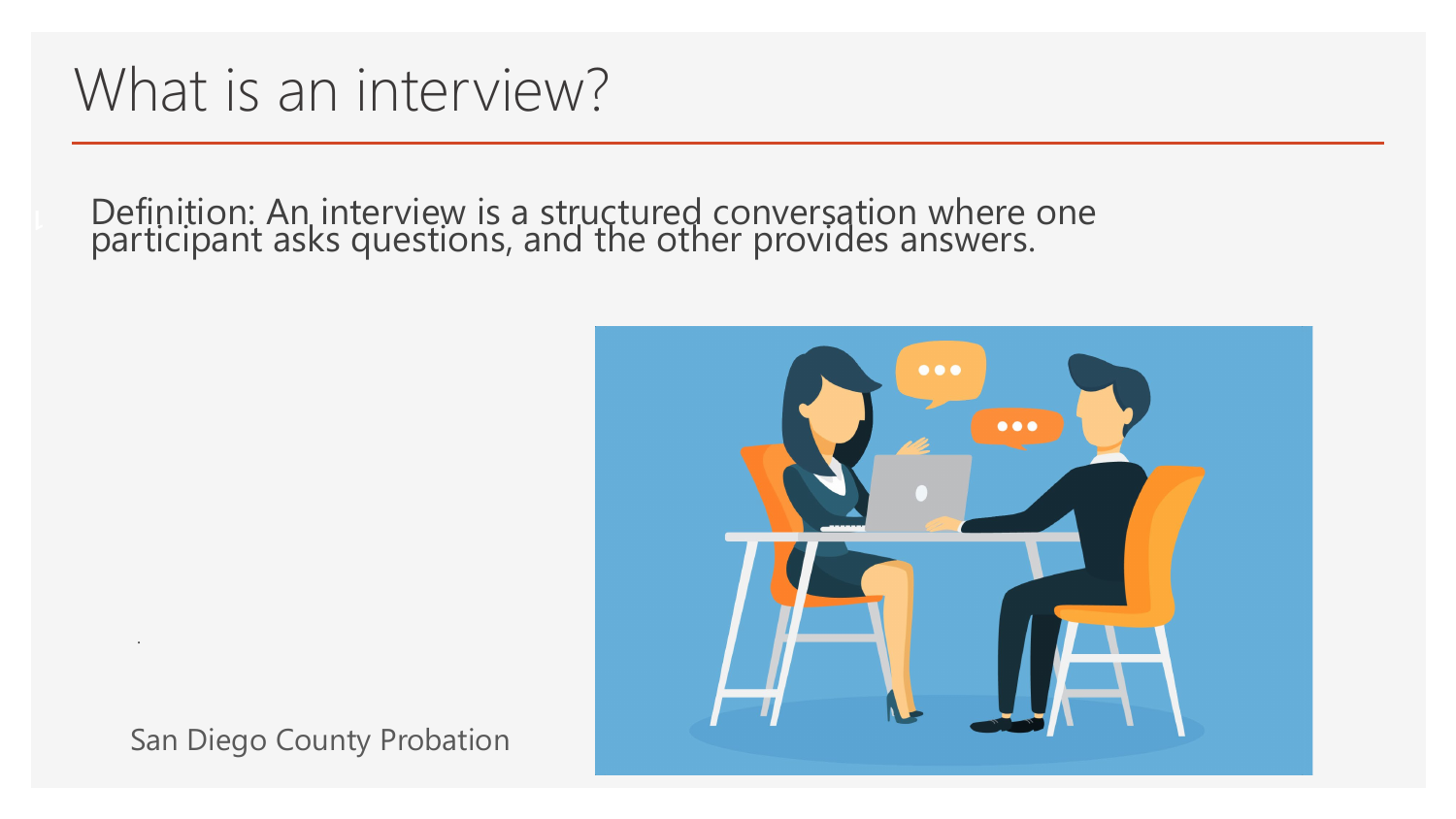# Information Gathering Techniques

- •Interviews
- •Questioning
- •Observation



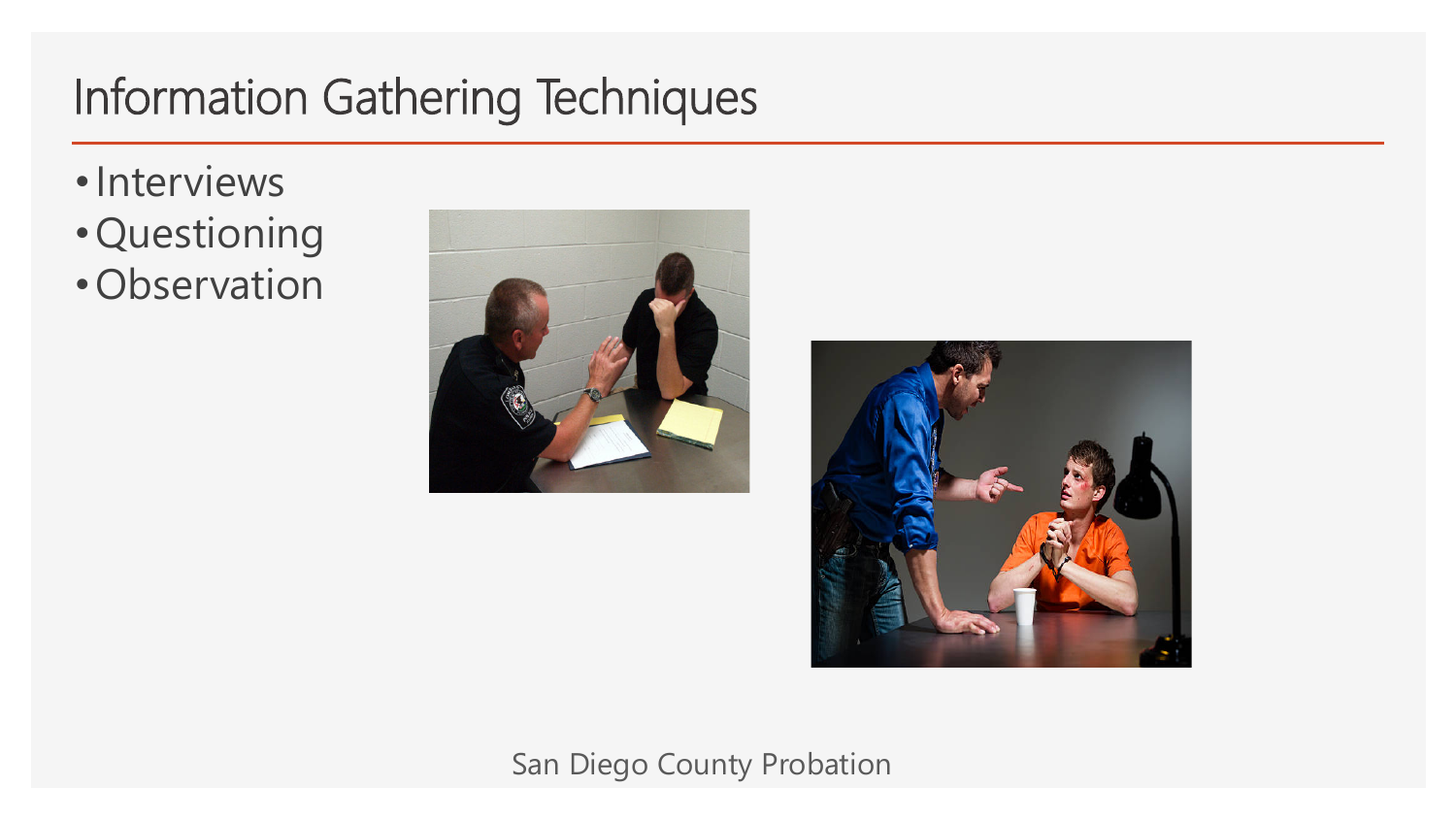## The Interview

Ask yourself (the interviewer) some questions:

What type of info are you gathering?

What is the purpose of the interview?

Be familiar with the probationer

Analyze and evaluate the info obtained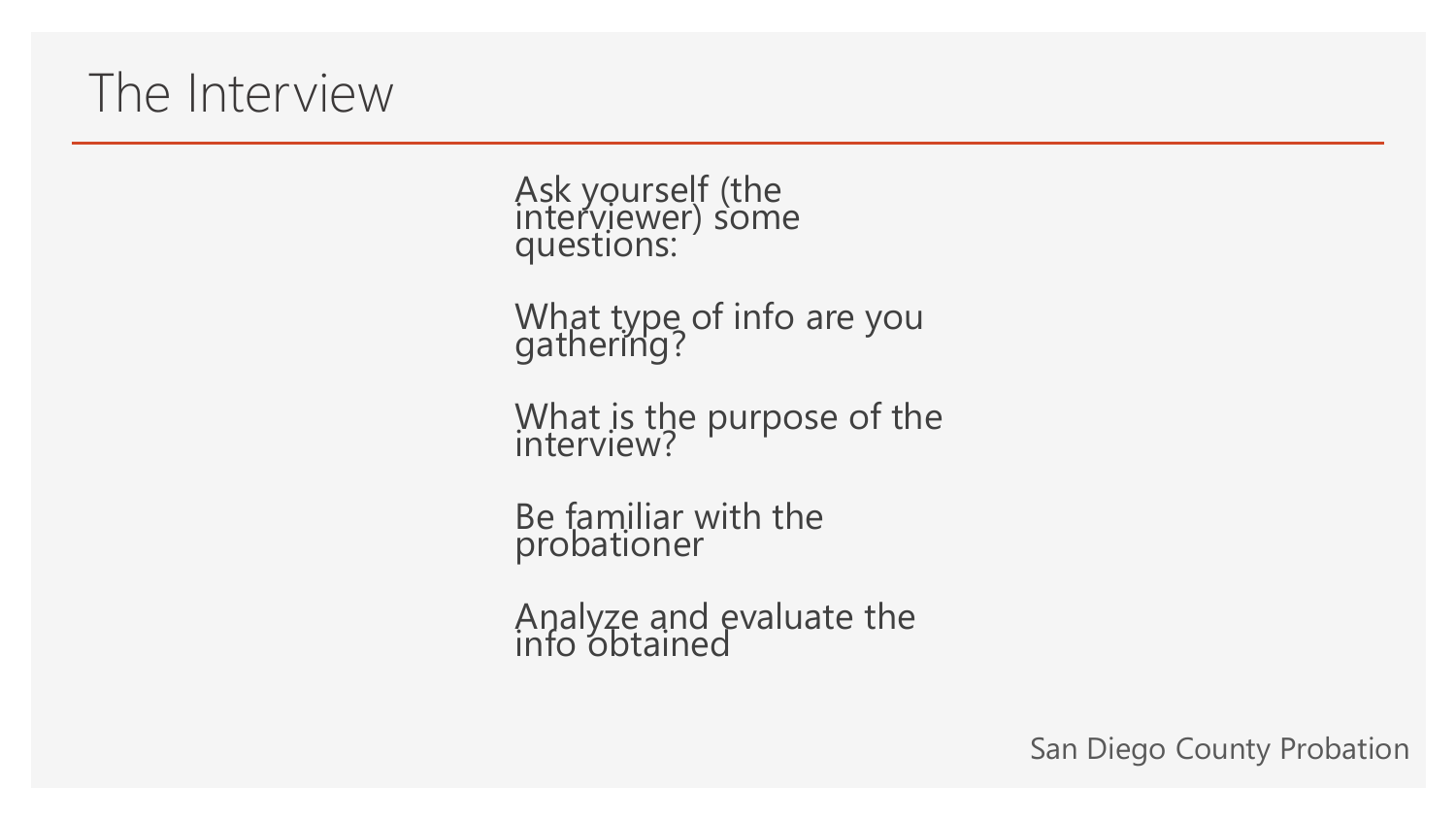#### Interviews and Probation

- Investigating PO's vs. Supervision PO's
- Pay attention to certain cues: varying eye contact, conflicting info, constant shifting or extremely short attention span
- Intel purposes

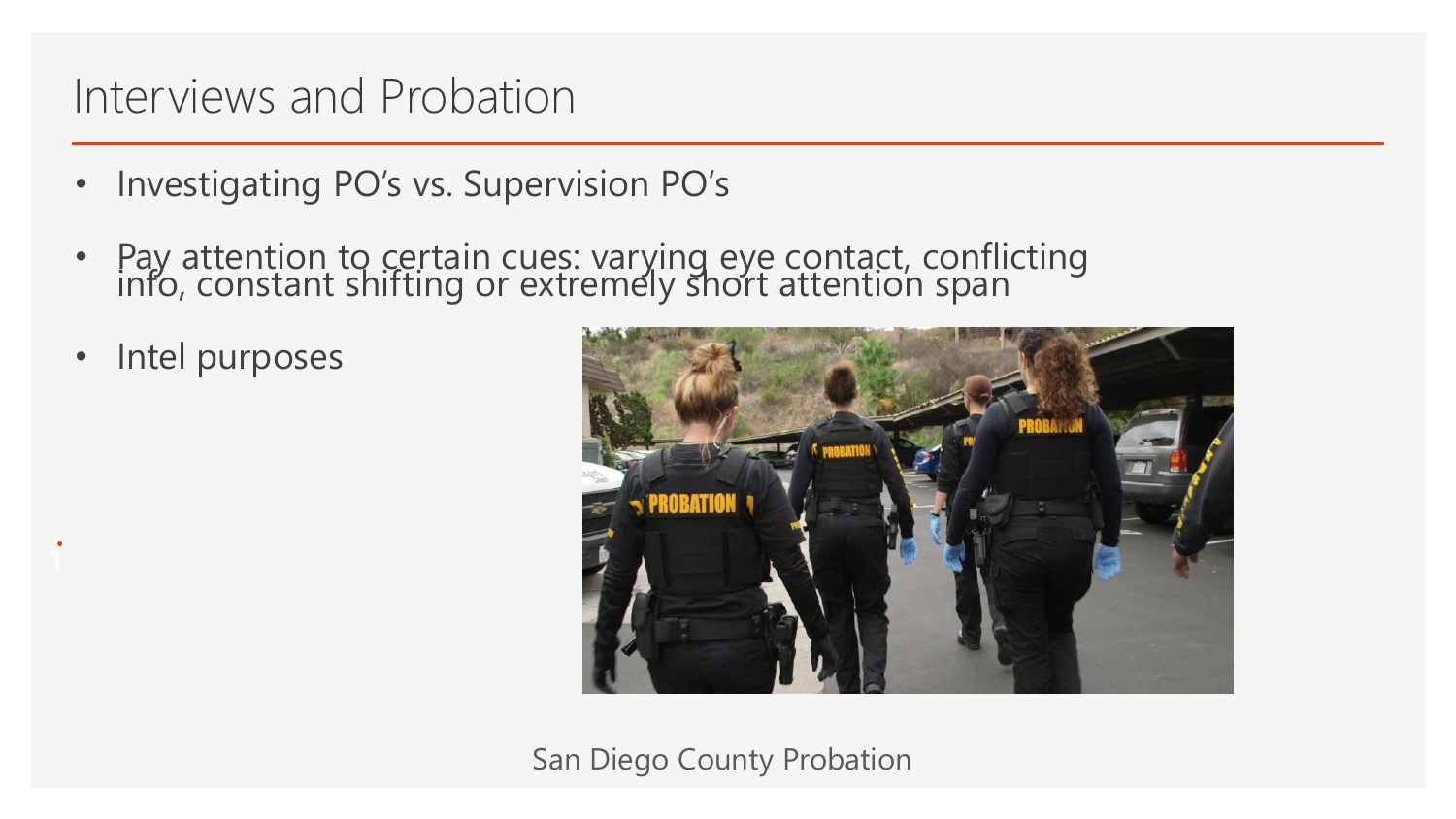### Interviewing Techniques

- Attending Behavior (3V's+B)
- Building Rapport
- Guiding the conversation
- Motivational Interviewing
- Wrapping up the interview

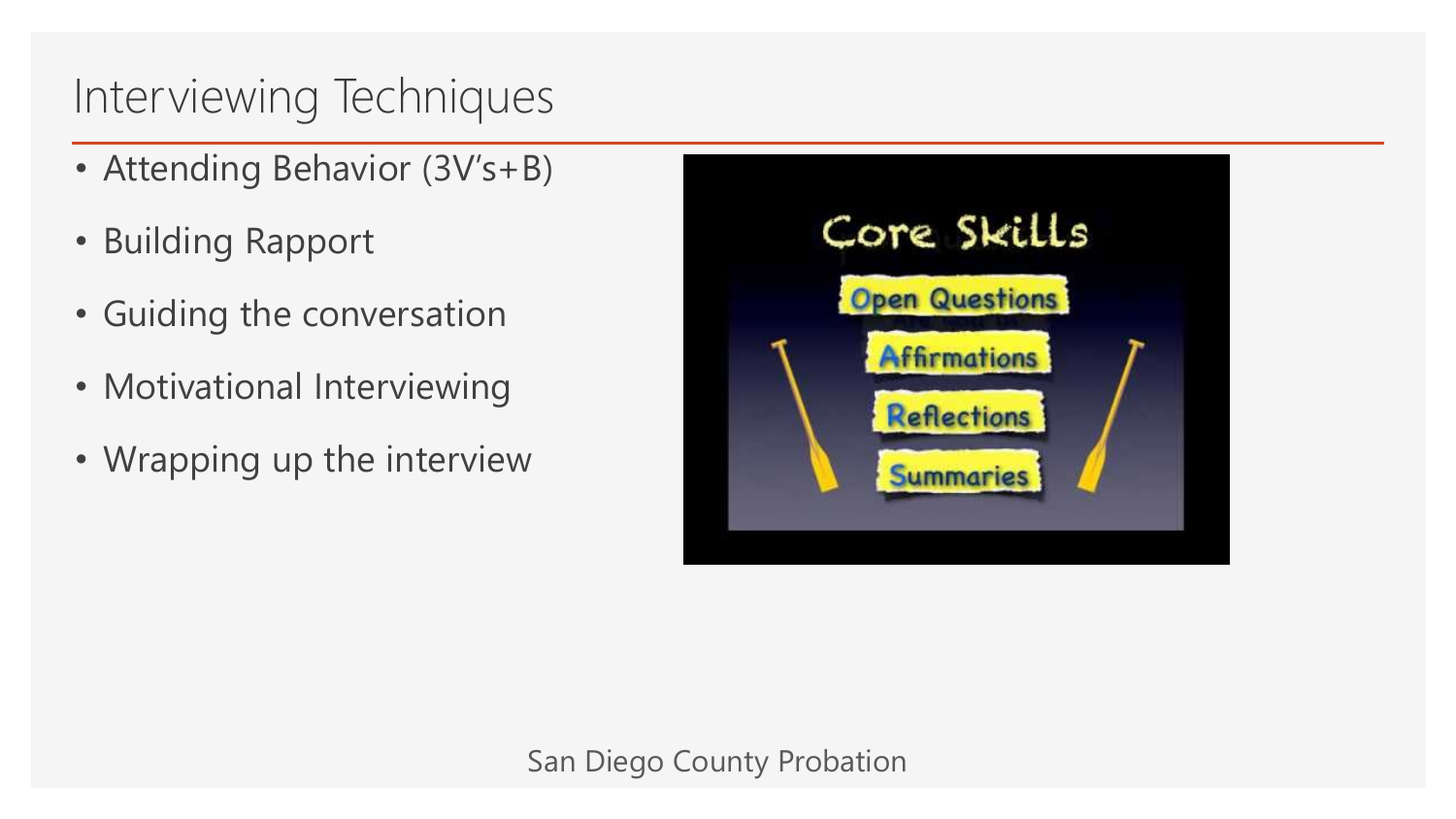# Simulated Interview

Scenario:

You call your offender into your office for testing positive for methamphetamine. Utilizing interviewing techniques, describe how you would conduct this interview utilizing interviewing techniques mentioned: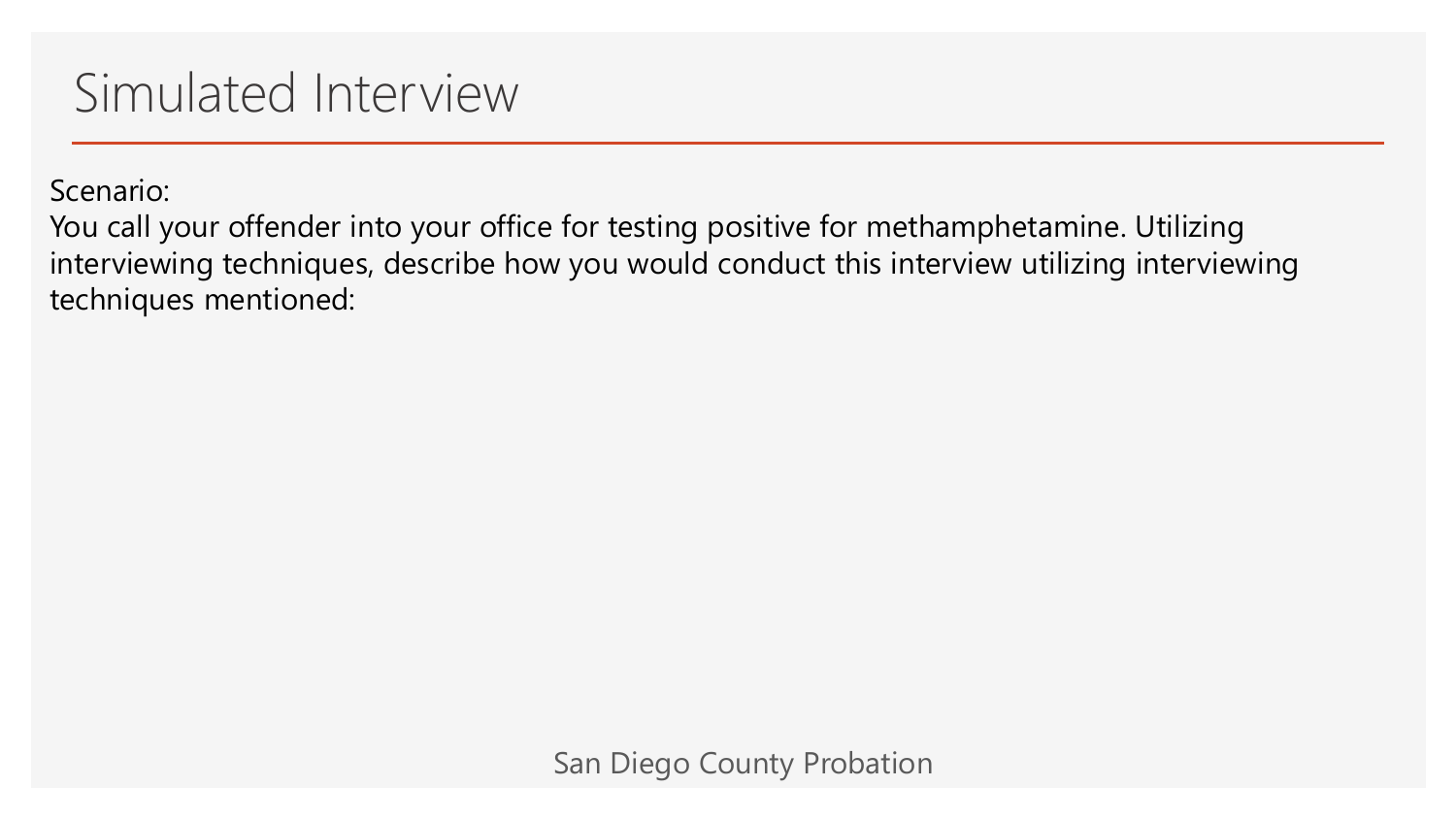#### Note Taking Techniques/Interview Scenario

- Be organized
- Have a written document as well as a word document
- Bring a list of questions
- Summarize, paraphrase (this gives you clarification and also let's the probationer know you're listening

\*Scenario: you are conducting an interview with the probationer for a pre-sentence investigation report.

Write down notes and the techniques that were used during this interview. instructors will come around and

review their work.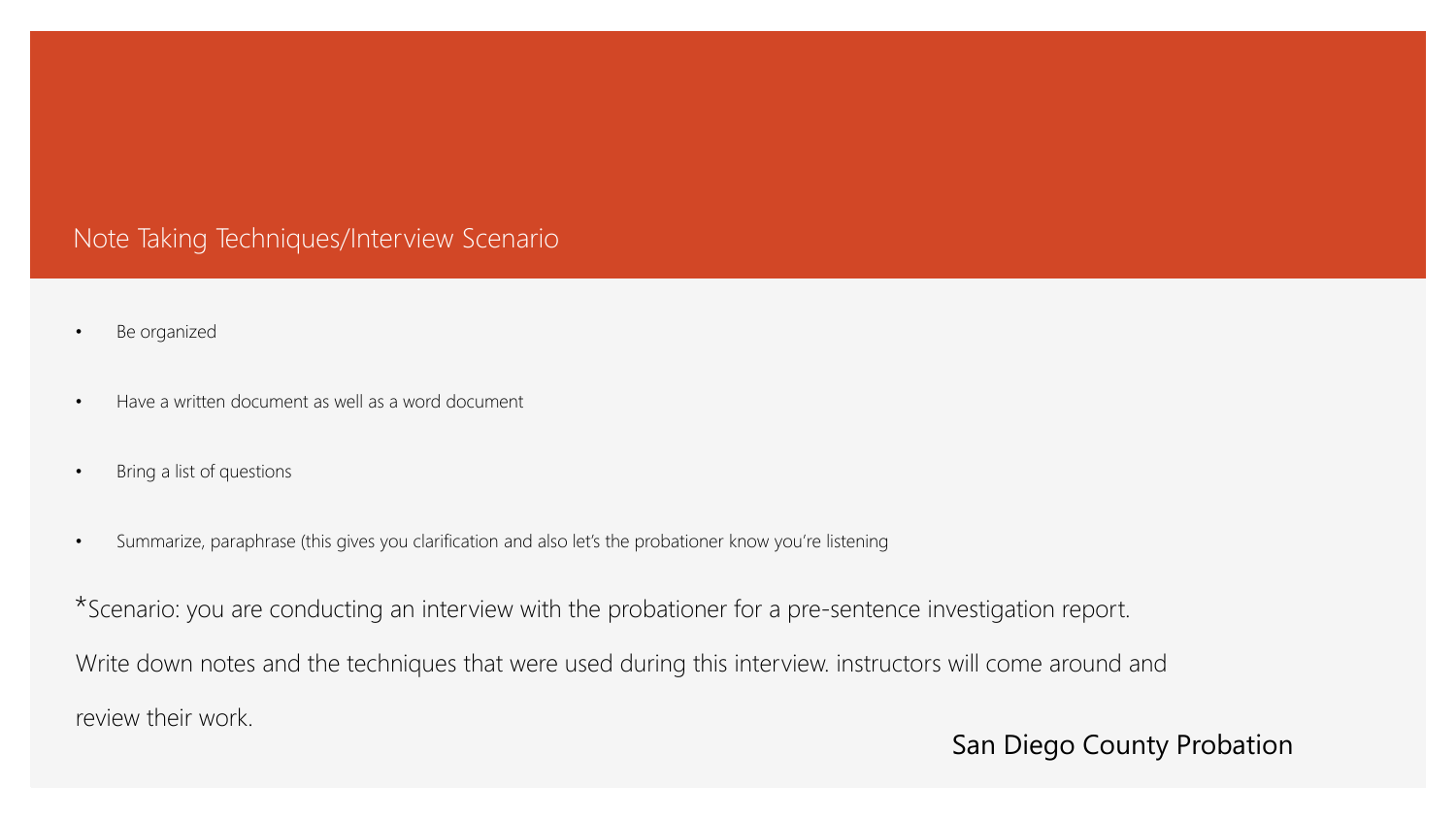# Incident Scenario

An offender comes into the office, tests positive for methamphetamine and needs to be taken into custody. Upon handcuffing the offender, the offender begins to resist and fight officers. After a few minutes of fighting with officers he begins to comply and officers are able to handcuff and take the offender into custody.